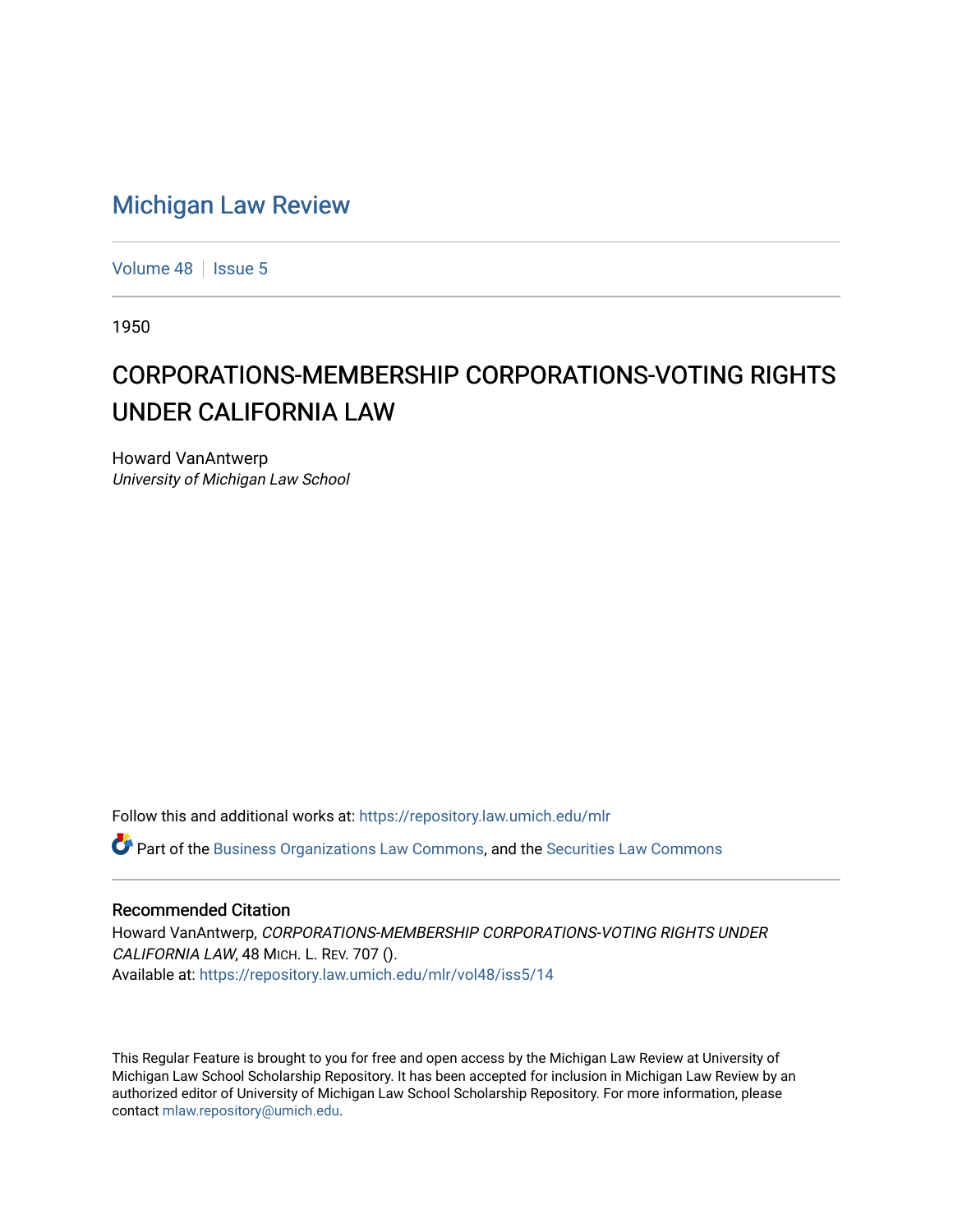CORPORATIONS-MEMBERSHIP CORPORATIONS-VOTING RIGHTS UNDER CALI-FORNIA LAw-The original owner of a subdivision recorded a declaration of restrictions which provided that "the majority of the property owners within the subdivision may form . . . a non-profit cooperative corporation without capital stock, but with one share thereof appurtenant *to* each of the lots in such subdivision," to approve plans for building on these lots. Defendants acquired 133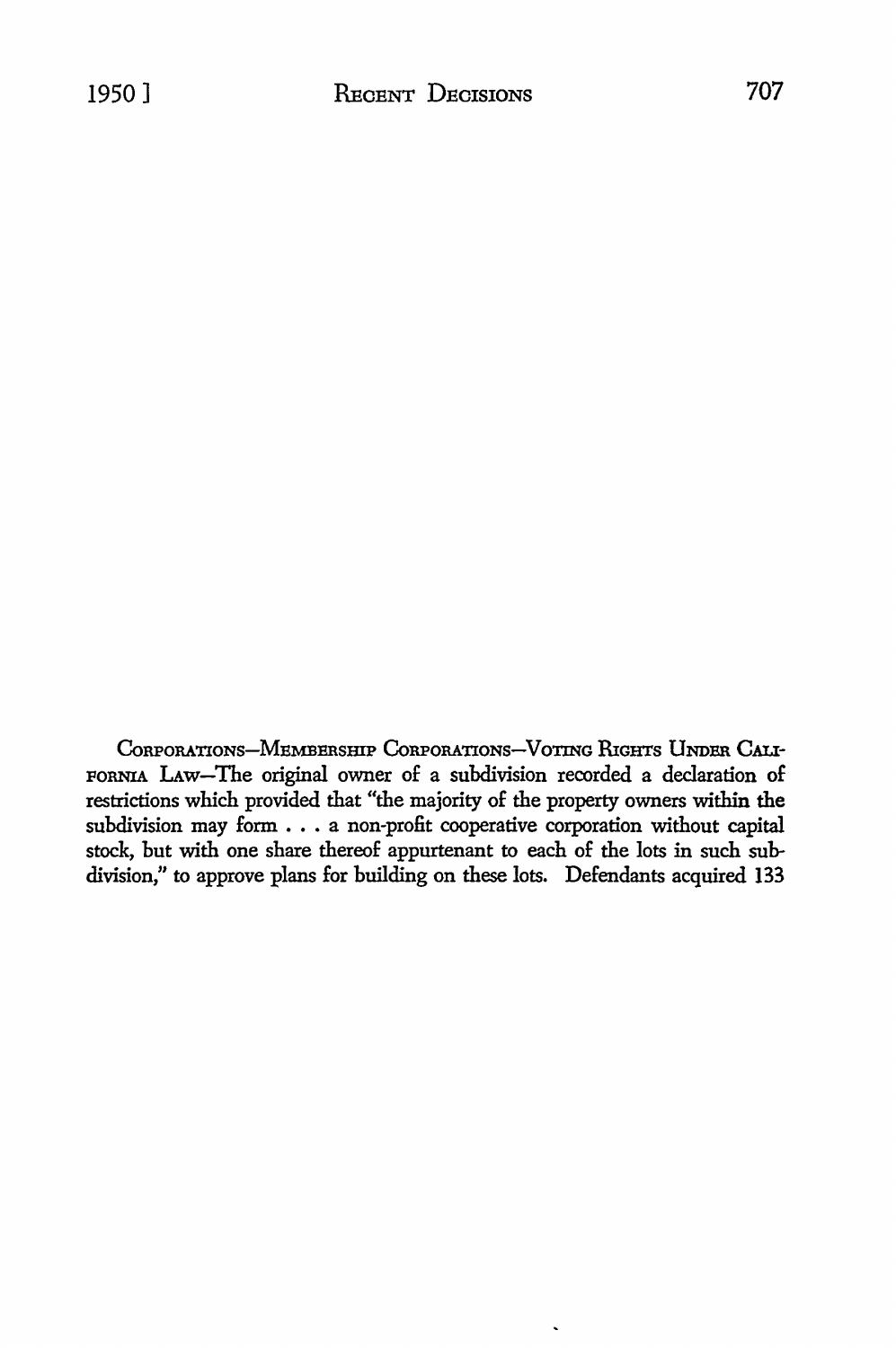lots and commenced construction of homes in spite of the disapproval of their plans by the association organized under the authority of the declaration. The two defendants claimed to have acquired majority control of the association, claiming 133 votes as owners of 133 lots, being opposed by the votes of 39 persons owning 39 lots. On appeal from a decree denying an injunction against defendants' construction, *held,* reversed. Each member has only one vote regardless of numberoflots owned. *Green Gables Home Owners' Assn. v. Sunlite Homes, Inc.,*  (Cal. 1949) 202 P. (2d) 143.

At common law, in the absence of an express provision, a stockholder was entitled to one vote, but the number of votes which a stockholder may cast is now generally regulated by statute, charter, or by-law. By custom and usage, as well as by statute, the rule is now almost universal that each shareholder in a stock corporation is entitled to one vote for each share of stock. However, the common law rule has persisted with reference to the statutory nonstock or membership corporations<sup>1</sup> in which voting rights attach to membership, and each member has one vote, subject to other provisions in the articles of the corporation.<sup>2</sup> California follows the general rule, providing by statute that one vote per member is the rule in nonstock, non-profit corporations and in cooperative corporations without stock, unless otherwise provided in the articles or by-laws.<sup>3</sup> The difficulty in the principal case lies in the ambiguous language of the declaration the conditions of which must be met by the corporation before it has authority to approve plans, and in the fact that this language of the declaration must be construed in the light of statutes which are not free from ambiguity. The court held that the term "one share" in the declaration of restrictions did not necessarily mean "one vote," and that it must mean one share of the corporation, since it could not refer to one share of stock. Since by statute "shares" is to be construed to include membership in nonstock corporations,<sup>4</sup> the provision in question simply entitles the owner of one or more lots to membership in the corporation and does not mean that one becomes

1 See generally, 18 C.J.S. §549; 63 A.L.R. 1106, 1107 (1929).<br>25 Fr.втснвв, Cyc. Cor.e., perm. ed., §2025 (1931); Renselaer Co. A. & H. Soc. v. Weatherwax, 255 N.Y. 329, 174 N.E. 699 (1931). .

3 See 6a Cal. Jur. §481. Cal. Civ. Code (Deering, 1937) §603: "Unless otherwise provided in the articles or by-laws, every member of a non-profit corporation shall be entitled to one vote and may vote or act by proxy. The manner of voting may be by ballot, mail, or any reasonable means provided in the articles or by-laws. No member may cumulate his votes unless it is so provided in the articles or by-laws." [Now found in Cal. Corp. C.A. (Deering, 1947) §9601].

4 Cal. Civ. Code (Deering, 1937) §278: "Unless the context requires otherwise, 'Shareholder' or 'stockholder' or 'holder of shares' means 'holder of record of shares' or 'shareholder of record' and includes a subscriber to shares in cases in which no certificates are outstanding, and a member of a nonstock corporation." [Now found in Cal. Corp. C.A. (Deering, 1947) §103, omitting ''Unless the context requires otherwise"].

" 'Member' includes each person signing the articles of a nonstock corporation and each person admitted to membership therein." [Now found in Cal. Corp. C.A. (Deering, 1947)

§104]. " 'Shares' and 'shares of stock' shall be construed to include membership in nonstock corporations unless the context requires otherwise." [Now found in Cal. Corp. C.A. (Deering, 1947) § 115: '' 'Share' and 'share of stock' include membership in nonstock corporations"],